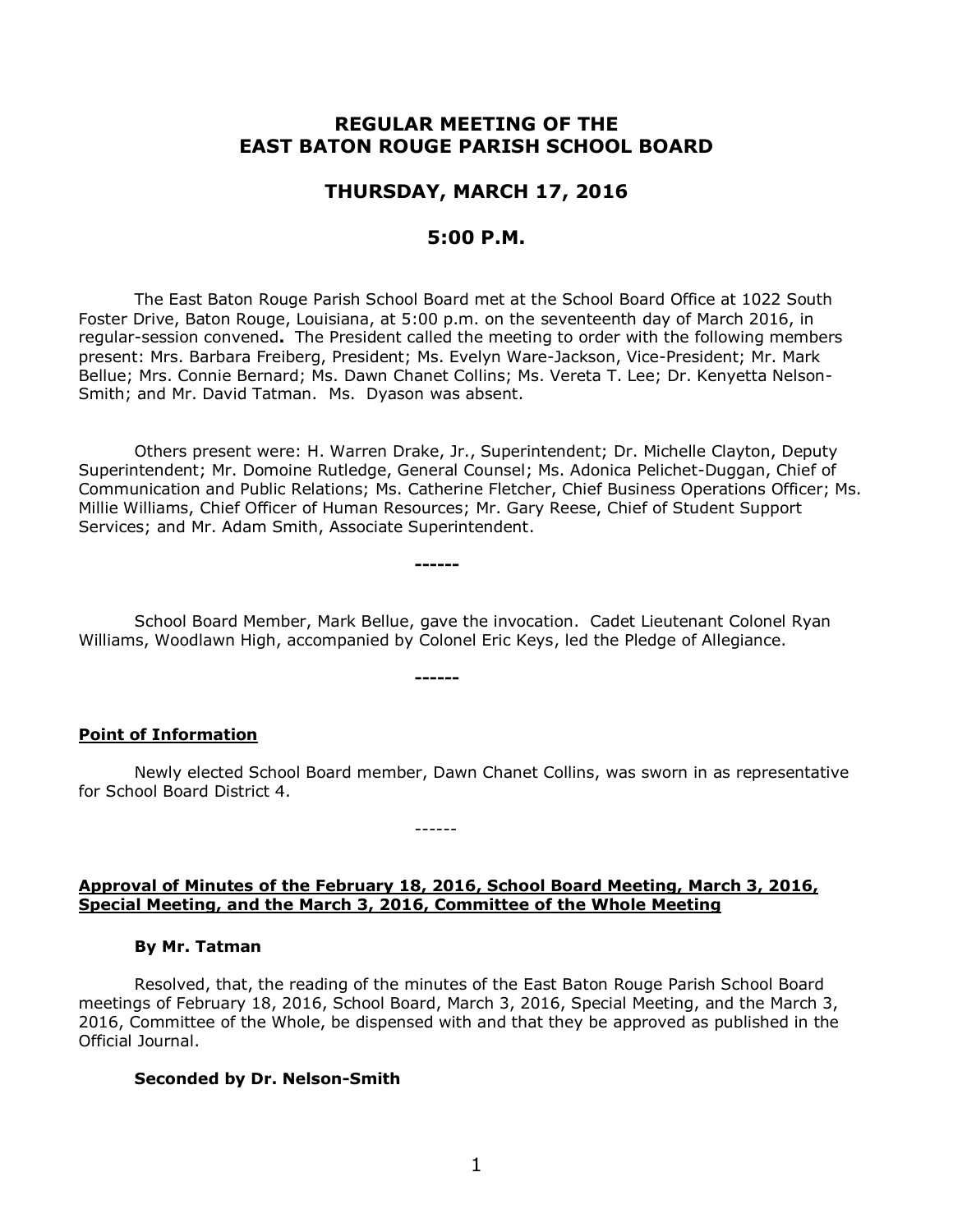# **Unanimously adopted by a vote of the members present. (Ms. Dyason was absent.)**

**------**

## **Approval of Consent Agenda Items**

#### **By Mr. Bellue**

Resolved, that, the East Baton Rouge Parish School Board does hereby approve the Consent Agenda items.

## **Seconded by Dr. Nelson-Smith**

**Unanimously adopted by a vote of the members present. (Ms. Dyason was absent.)**

**------**

*The following items were approved as part of the Consent Agenda:*

## **Items approved by the Committee of the Whole for recommendation to the Board:**

**------**

Approval to open an EBR Virtual School to include Grades 9-12 with an attendance zone encompassing the entire geographic area of the East Baton Rouge Parish School System.

Approval to renew a community partnership agreement between the East Baton Rouge Parish School Board and YWCA Greater Baton Rouge Early Head Start Program.

Approval of the following grants:

- a) Whole Kids Foundation grant and budget for \$2,000.00 to purchase a portable greenhouse, a compost tumbler, and fruit trees at Cedarcrest-Southmoor Elementary School.
- b) Youth Suicide Prevention grant and budget for \$7,353.00 for the development of a district suicide prevention policy, curriculum, and training and professional protocols.
- c) Academic Distinction Fund (ADF) MASTER Teachers Math and Science grant and budget for \$17,994.00 to eighteen (18) pre-kindergarten teachers at eleven (11) schools for materials and supplies to improve hands-on instructional strategies in their math and science classrooms.

Approval to amend the original contract for professional services between the East Baton Rouge Parish School Board and Soliant Health in the amount of \$26,260.00 to provide services to additional visually-impaired students as determined by an IEP. (Funding Source: IDEA Part B).

Approval for non-renewal of a lease with the Town South Shopping Center located at 1919 Staring Lane, and approval to relocate the EBR Readiness program to the Northdale Academy site located at 10755 Cletus Drive.

------